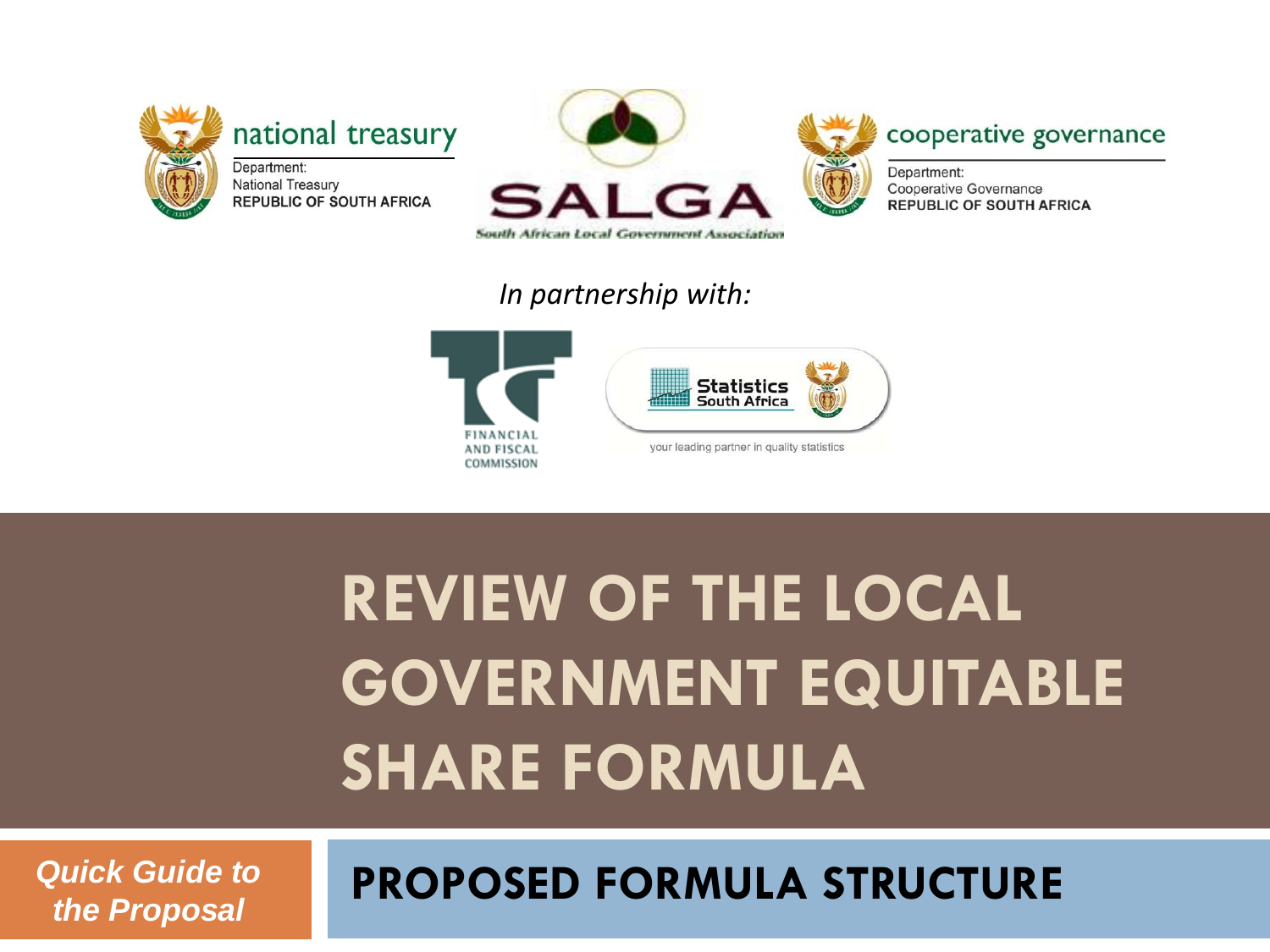# **Purpose of this presentation**

- $\Box$  This presentation is designed to give a quick overview of the proposed new structure for the LGES formula
- $\Box$  For a detailed discussion of the proposed structure of the new formula please read the discussion document available at:
	- **http://mfma.treasury.gov.za/Media Releases/** LGESDiscussions/Pages/default.aspx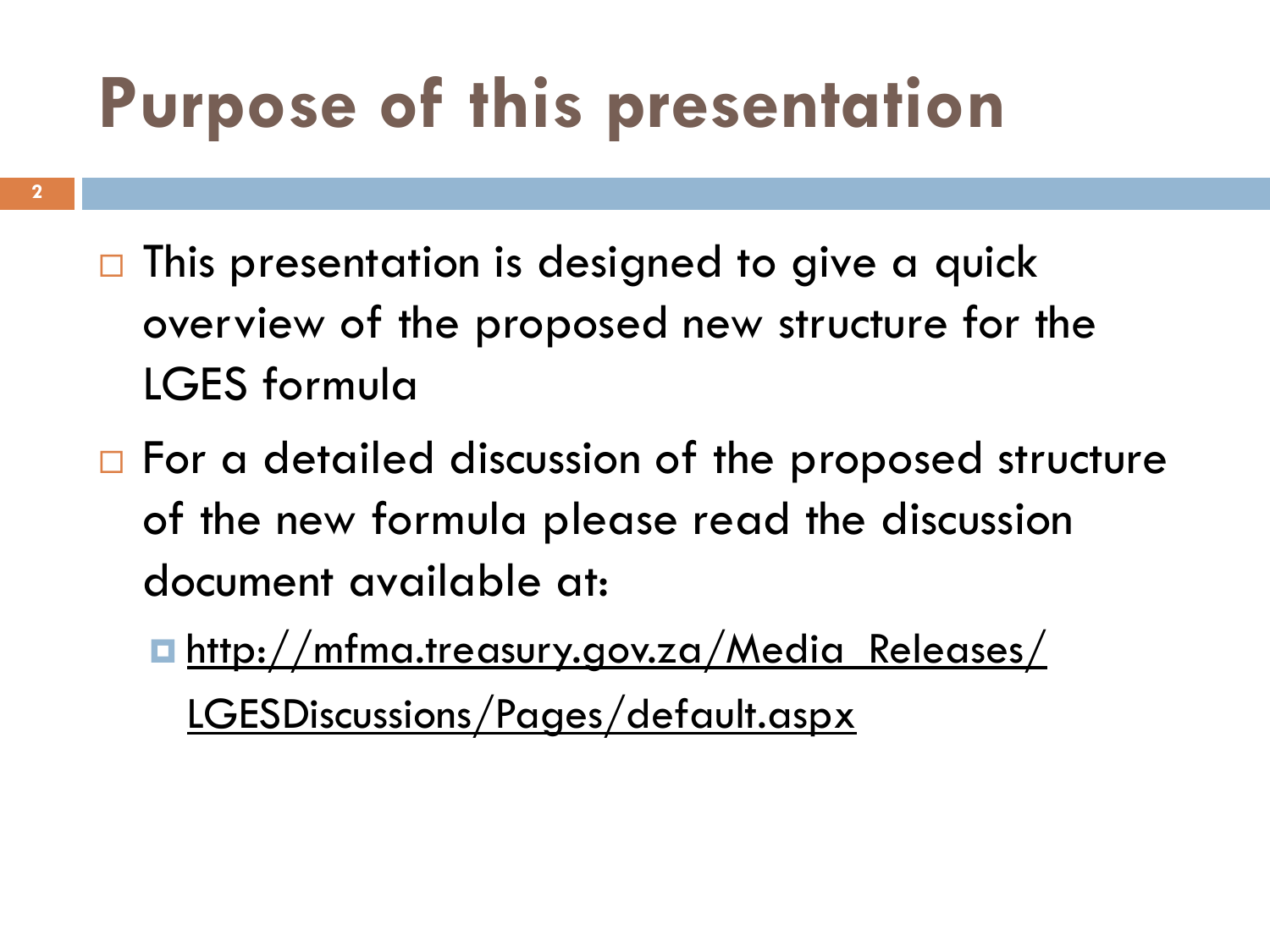# **Background to the LGES formula review**

- □ The local government equitable share (LGES) is an unconditional transfer of nationally raised revenue to municipalities
- $\Box$  The LGES is allocated among the country's 278 municipalities using a formula
- $\Box$  This formula is being reviewed during 2012 by a working group that includes National Treasury, the Department of Cooperative Governance, and the South African Local Government Association and in partnership with the Financial and Fiscal Commission and **StatsSA**
- □ This review only looks at the LGES formula, it does not examine the size of the total amount allocated to the local government equitable share
- $\Box$  It is also not a review of the RSC levies replacement grant or any conditional grant
- $\Box$  The review will propose a new formula for use in the 2013 Budget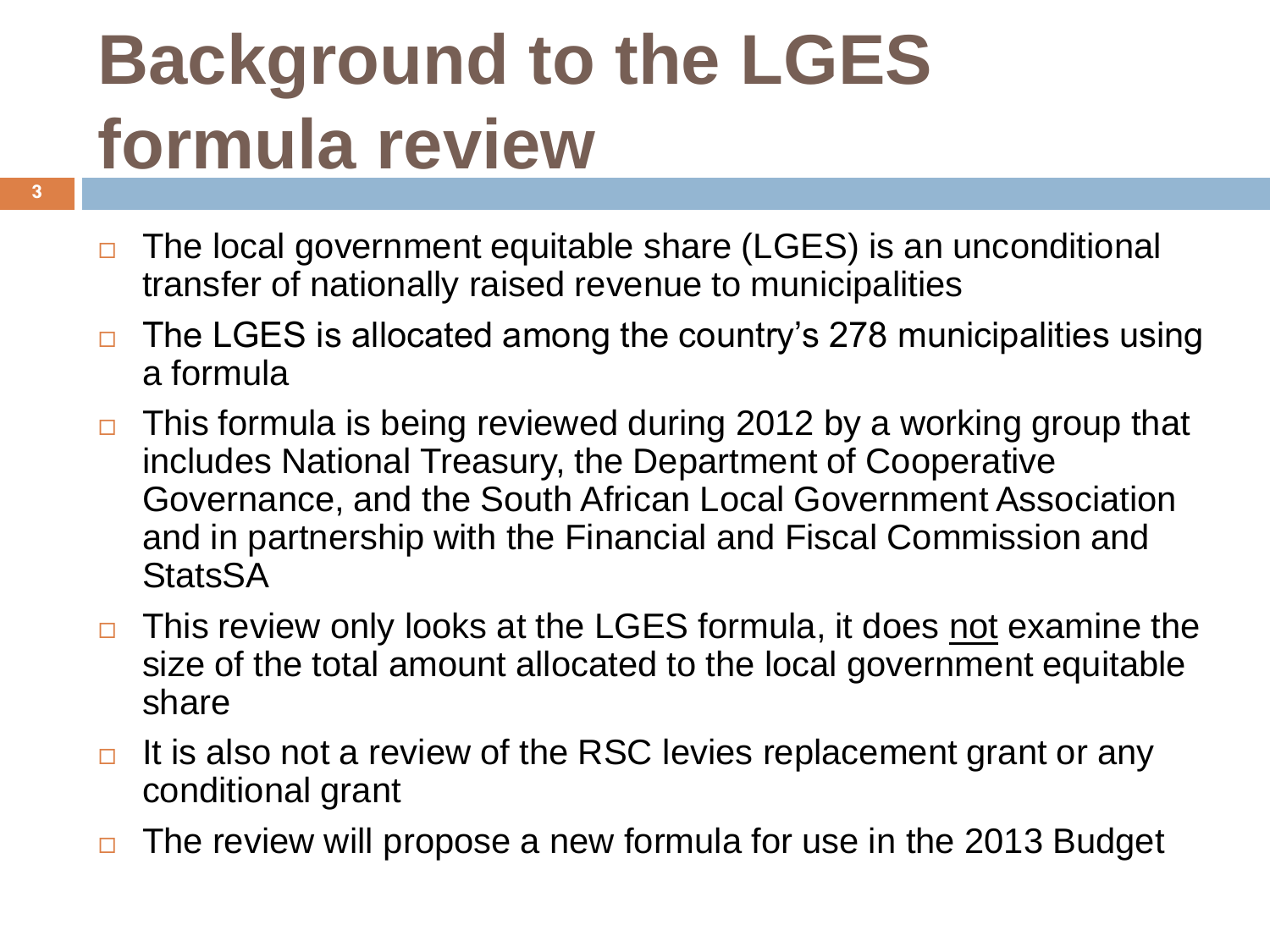#### Timeline for LGES Formula Review

| May 2012      |        | Discussion papers circulated on principles<br>and objectives for the formula            |
|---------------|--------|-----------------------------------------------------------------------------------------|
|               |        | Phase 1 of consultation process                                                         |
| 15 June 2012  |        | Deadline for written comments on principles<br>and objectives for the LGES formula      |
| Mid-September |        | Proposed new formula structure circulated<br>Now<br>and phase 2 of consultation process |
| 26 September  |        | Deadline for written comments on proposed<br>new formula structure                      |
| 8 October     |        | <b>Budget Forum</b> (revised options presented)                                         |
|               | $\Box$ | Testing and refinement of formula                                                       |
| February 2013 |        | New formula used in 2013 Budget                                                         |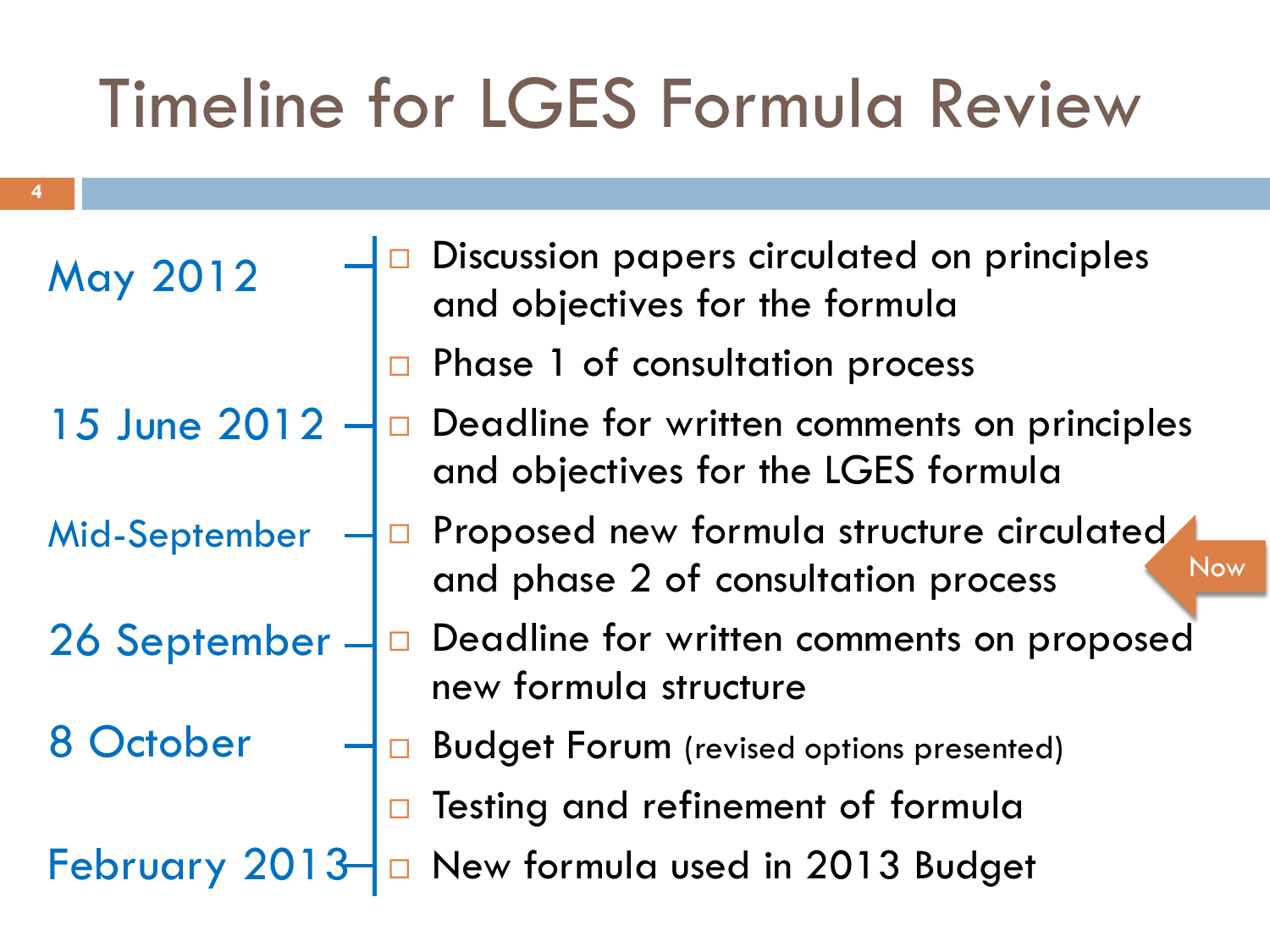# **Principles of the LGES formula**

**5**

The following principles of the formula were consulted on during phase 1, and broadly agreed to by stakeholders:

#### The LGES Formula must:

- 1. Be objective and fair
- 2. Be dynamic and able to respond to changes
- 3. Recognise diversity among municipalities
- 4. Only use high quality, verifiable and credible data
- 5. Be transparent and simple
- 6. Provide for predictability and stability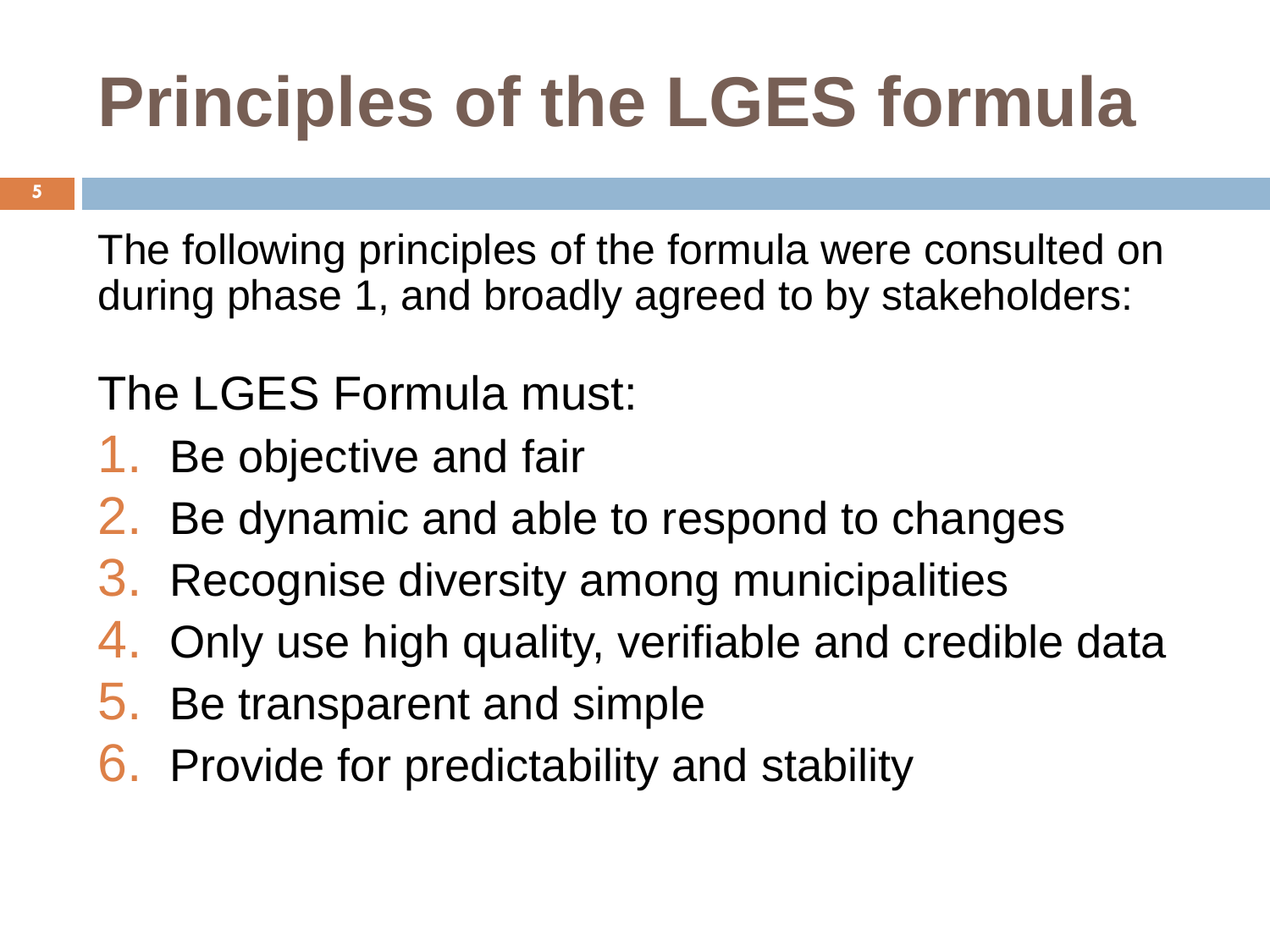# **Objectives of the LGES formula**

**6**

The following are the objectives of the LGES formula (amended after phase 1 of the consultation process):

- 1. Enable municipalities to provide basic services to poor households
- 2. Enable municipalities with limited own resources to afford basic administrative and governance capacity and perform core municipal functions
- $\Box$  Third proposed objective to "Create incentives that promote efficient service delivery" has been dropped as stakeholders suggested it was unclear what this objective was aiming to achieve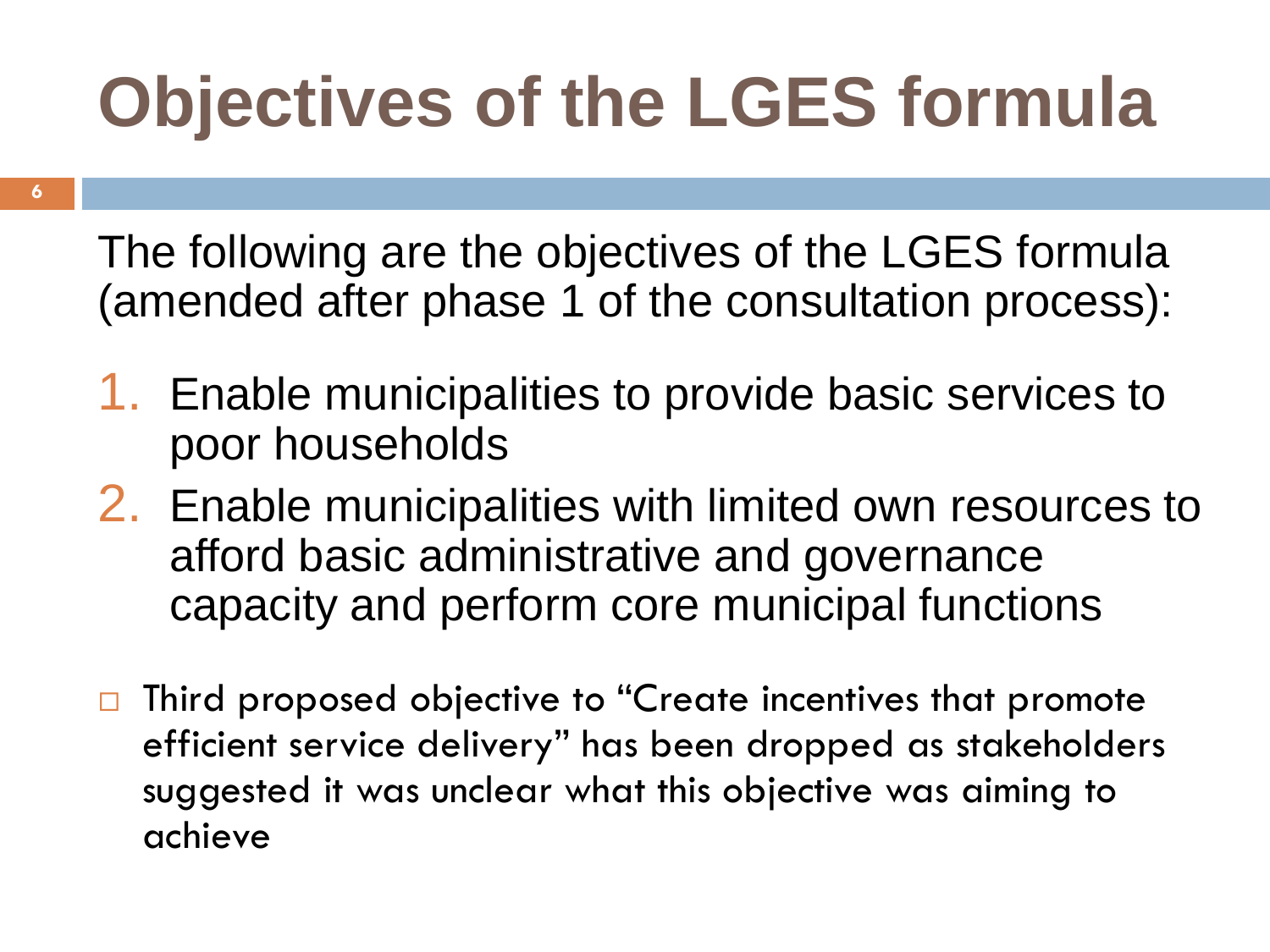# **Proposed LGES formula structure**

**7**

*The proposed structure of the new LGES formula is as follows:*

# *LGES = BS + (I + NTS)xRA ± C*

*Where:*

- □ LGES is the local government equitable share
- **BS** is the basic services component
- □ I is the institutional component
- **NTS** is the non-trading services component
- **RA** is the revenue adjustment factor
- **C** is the correction and stabilisation factor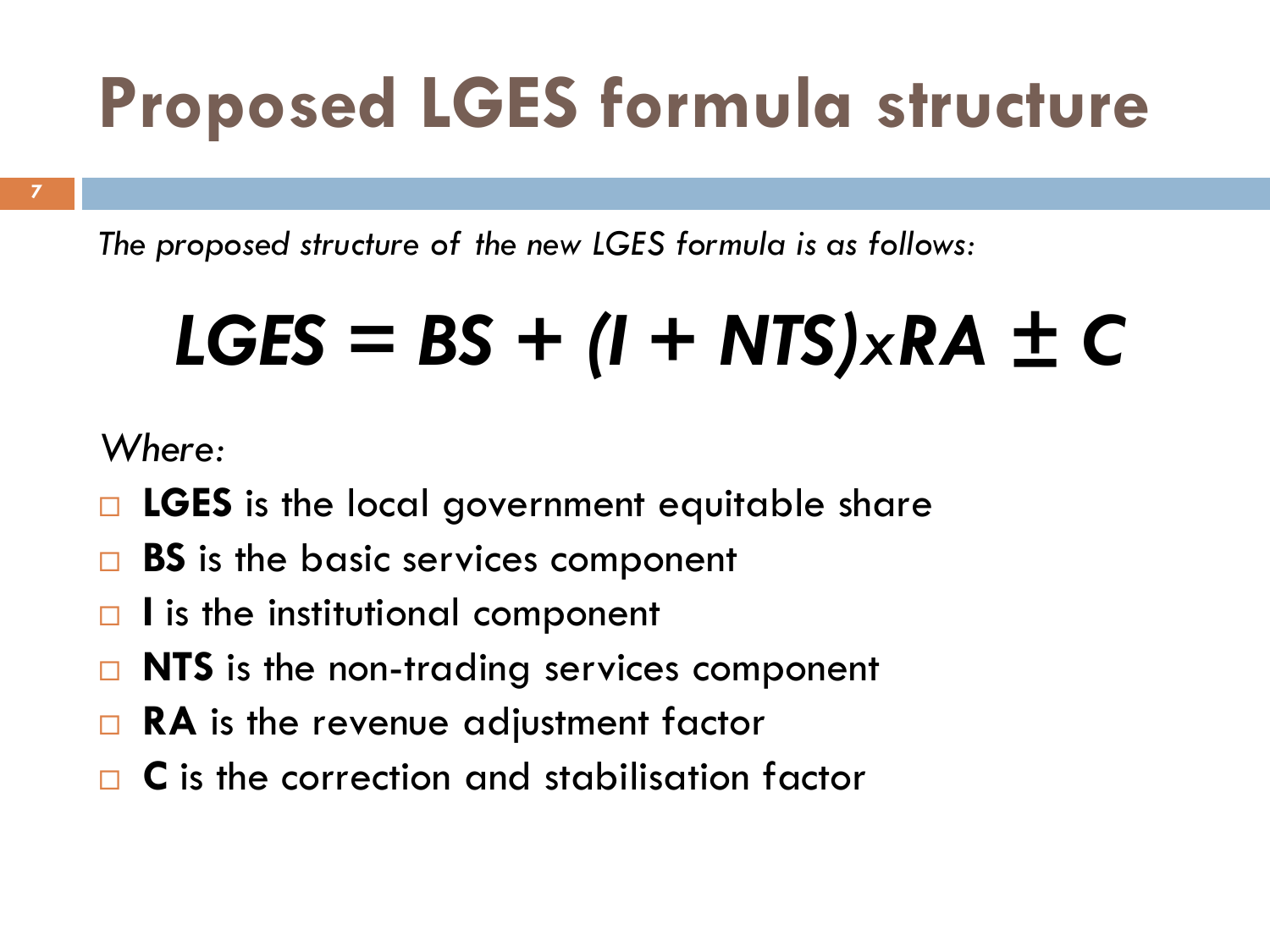#### Simplified summary of the proposed LGES formula structure

| -ormula      | <b>Basic</b>                                                                                                                                       | <b>Institutional and</b>                                                                                                                                                                                                                                                                  |
|--------------|----------------------------------------------------------------------------------------------------------------------------------------------------|-------------------------------------------------------------------------------------------------------------------------------------------------------------------------------------------------------------------------------------------------------------------------------------------|
| $LGES =$     | <b>Services</b>                                                                                                                                    | <b>Non-Trading Services</b>                                                                                                                                                                                                                                                               |
| How it works | <b>Allocation for</b><br>every poor<br>household in<br>the country<br>to enable<br>municipalities<br>to fund the<br>cost of free<br>basic services | Made up of three parts:<br><b>Funding for</b><br><b>Institutional</b><br><b>Non-Trading</b><br>funding<br><b>Services</b><br><b>Revenue Adjustment factor</b><br>Ensures more funds go to the municipalities with<br>less own revenue capacity<br>(Factor of between 0% and 100% applied) |

**\*Correction factor is also applied to ensure guarantees are met**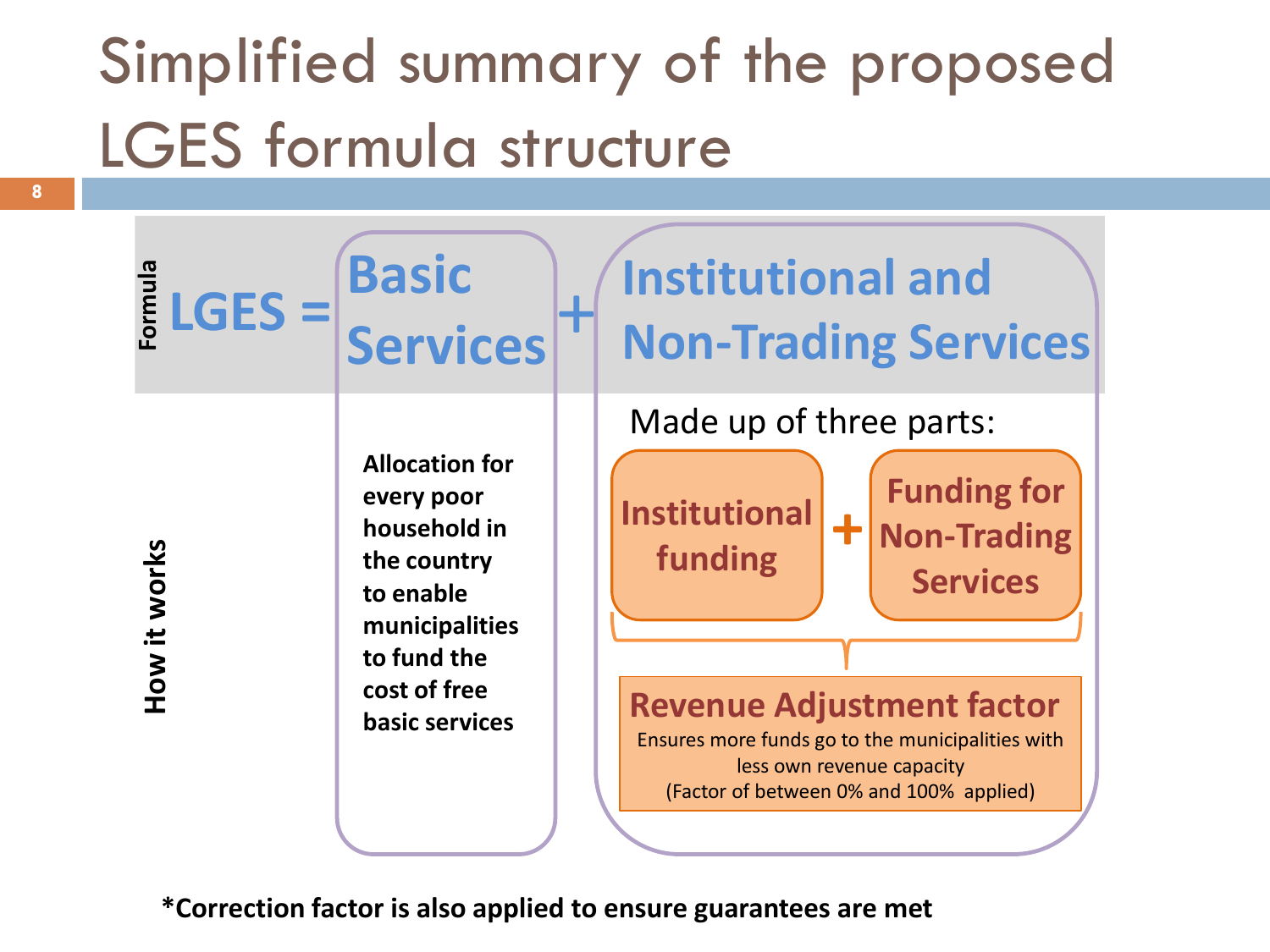#### **How the formula meets its objectives (1 of 2)**

- *Objective 1 - Enable municipalities to provide basic services to poor households:*
- □ The **basic services component** funds the provision of free basic services for poor households
- □ This component provides an allocation for every poor household in a municipality to cover the cost of providing a package of free basic water, sanitation, electricity and refuse removal
- □ The same allocation per poor household is provided to all municipalities
- $\Box$  Only poor households are included in the calculation of this component as non-poor consumers should be able to pay for their own basic services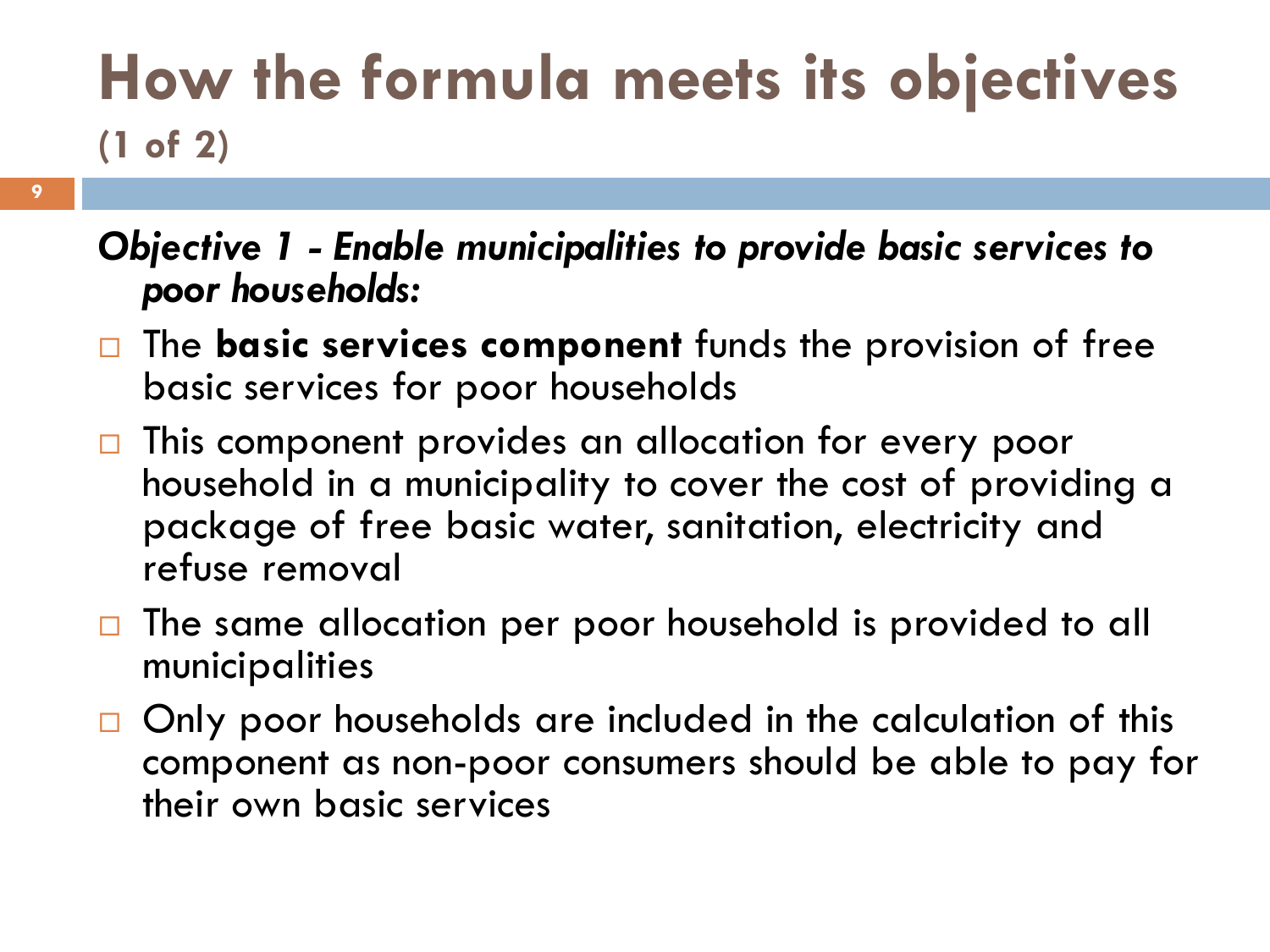#### **How the formula meets its objectives (2 of 2)**

- **10**
- *Objective 2 - Enable municipalities with limited own resources to afford basic administrative and governance capacity and perform core municipal functions:*
- The **institutional component** provides funding for municipalities to assist them with their administration and governance costs (though it is not intended to fully fund these costs).
- The **non-trading services** component provides funding for municipalities to provide core municipal services like municipal health services, fire fighting, roads and storm water, municipal planning and cemeteries and other services. As with the institutional services component, this component does not intend to fully fund the costs of these services.
- $\Box$  To ensure that funds for these two components only go to municipalities with limited ability to raise own revenues to fund these costs a **revenue adjustment factor** is applied. This factor is based on an index that estimates the different revenue raising potential of municipalities. The revenue adjustment factor then reduces the allocations to municipalities with large own revenue potential so that more can go to less-resourced municipalities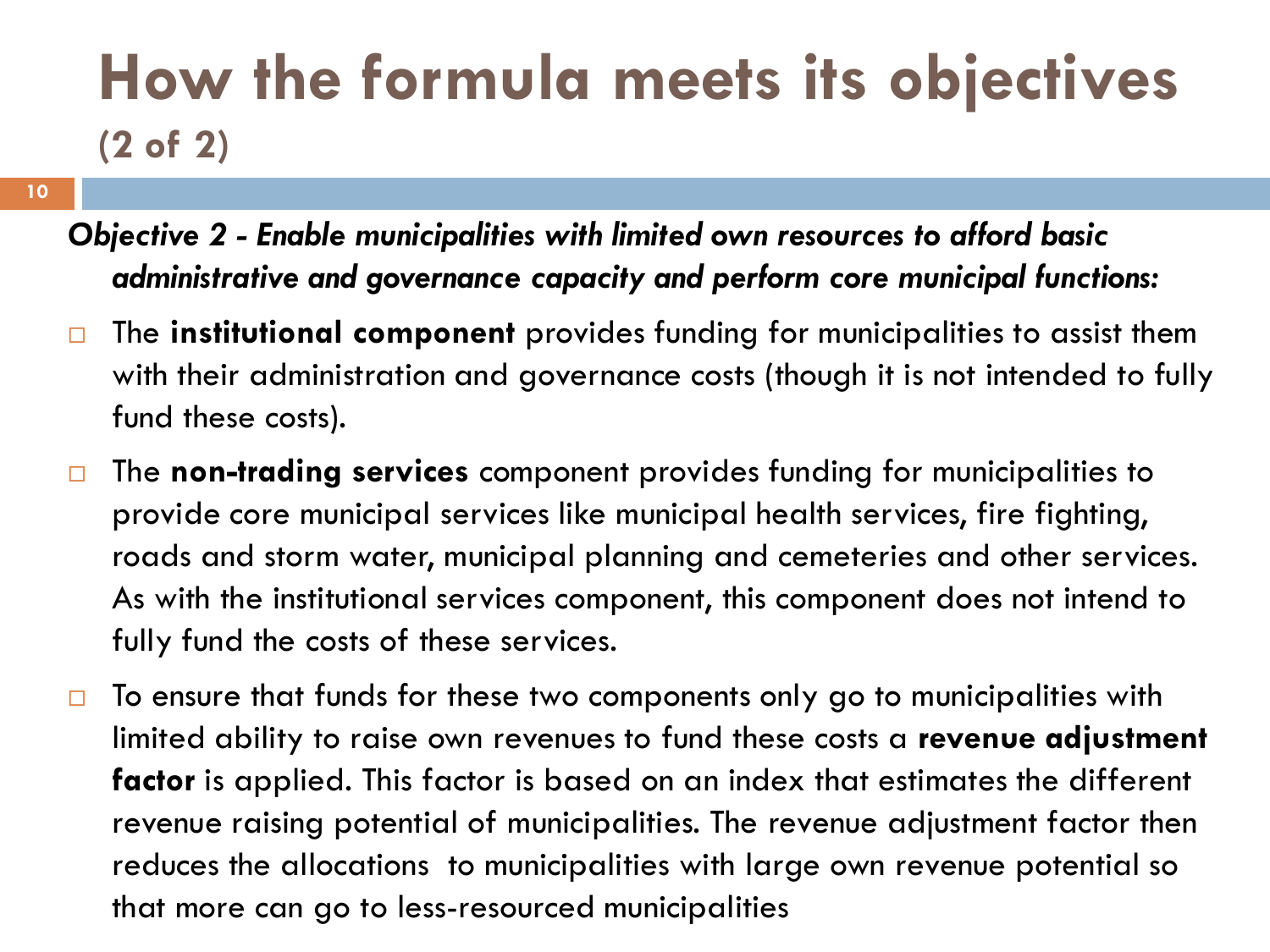#### **Comparison with the structure of the current LGES formula**

#### *Grant = BS + D + I – R ± C*

*where*

- **BS** is the basic services component
- *D* is the development component
- **□** *I* is the institutional support component
- *R* is the revenue-raising capacity correction and
- **□ C** is a correction and stabilisation factor.
- $\Box$  Both have basic services, institutional and correction components
- $\Box$  Old formula subtracts a revenue-raising capacity correction from the whole formula. Proposed new formula applies a revenue adjustment factor to the I and NTS components only
- $\Box$  The development component in the current formula has never been activated (and the FFC have recommended its not necessary)
- $\Box$  The non-trading services (NTS) component is a new addition to the formula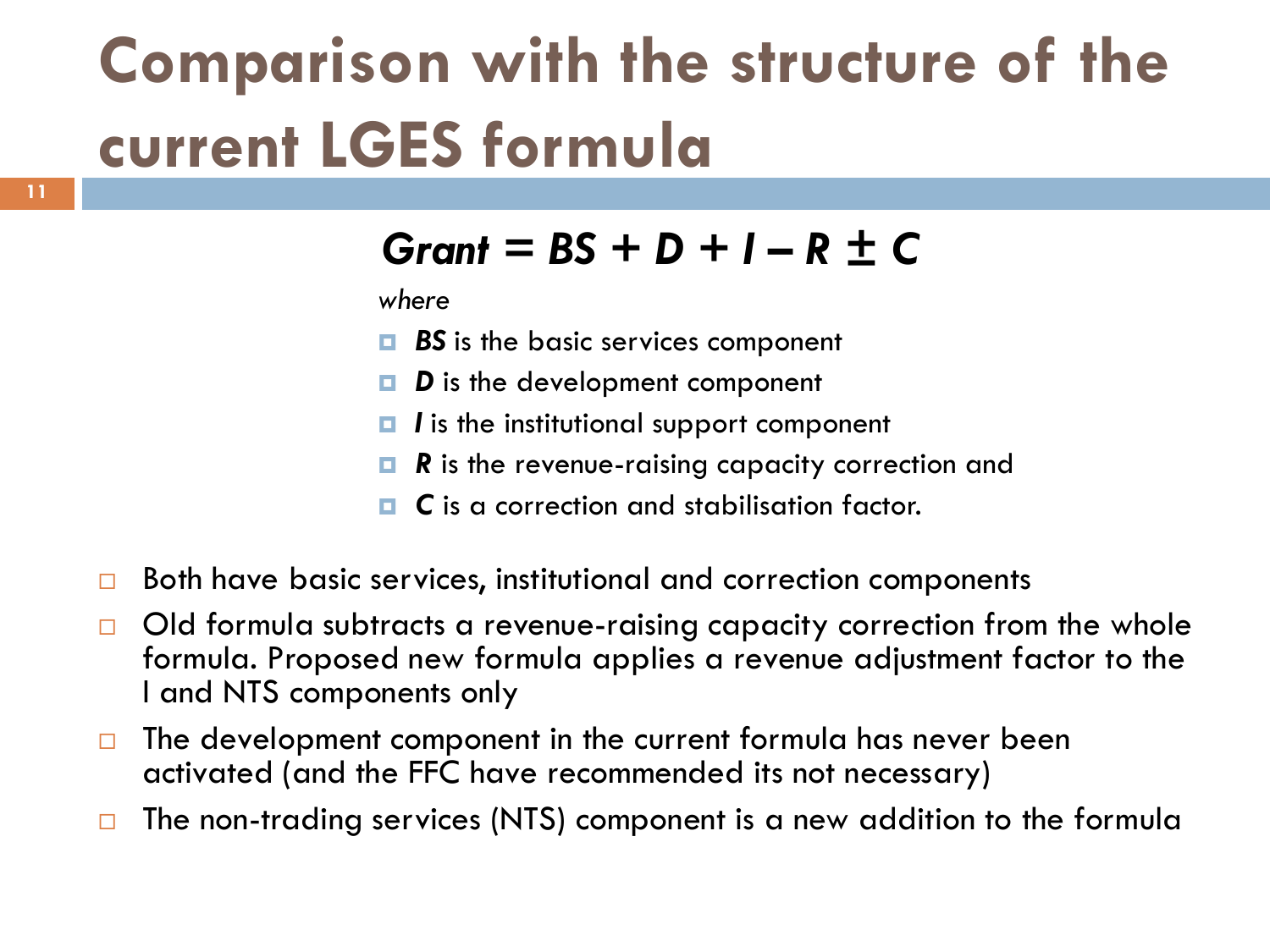# **Distributional impacts of the new formula** (1 of 2)

 $\Box$  The current formula allocates less (on a per poor household basis) to those municipalities with the least ability to raise own revenues



#### **Allocations per poor household in the current formula (2012/13)**

Note: allocations for district and local municipalities have been added together in this data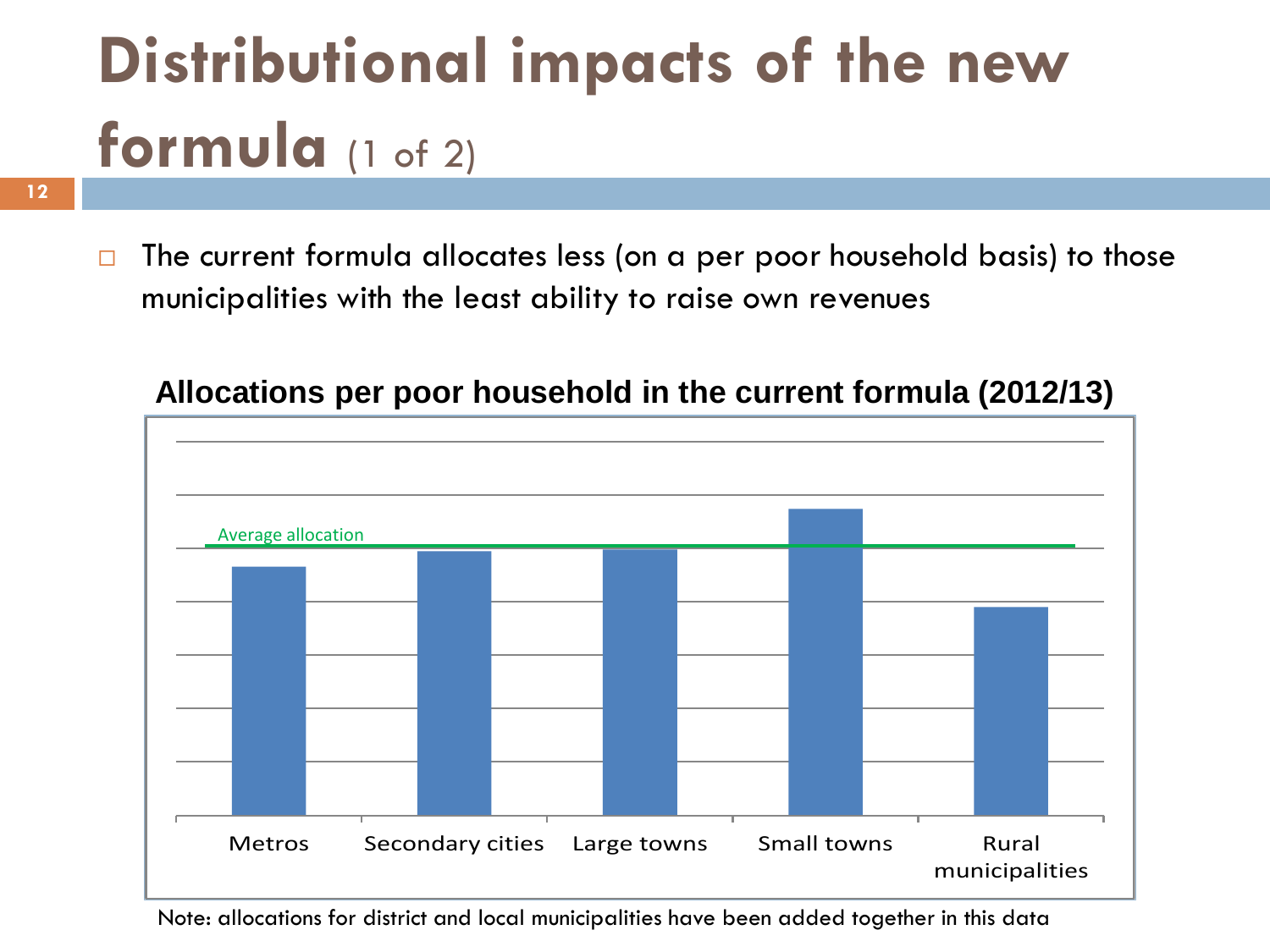# **Distributional impacts of the new formula** (2 of 2)

**13**

□ Proposed formula structure ensures those with least own resources get the larges LGES allocations

**Approximate allocations per poor household in the new formula**



Note: values are estimates only, as proposed new formula is not operational yet